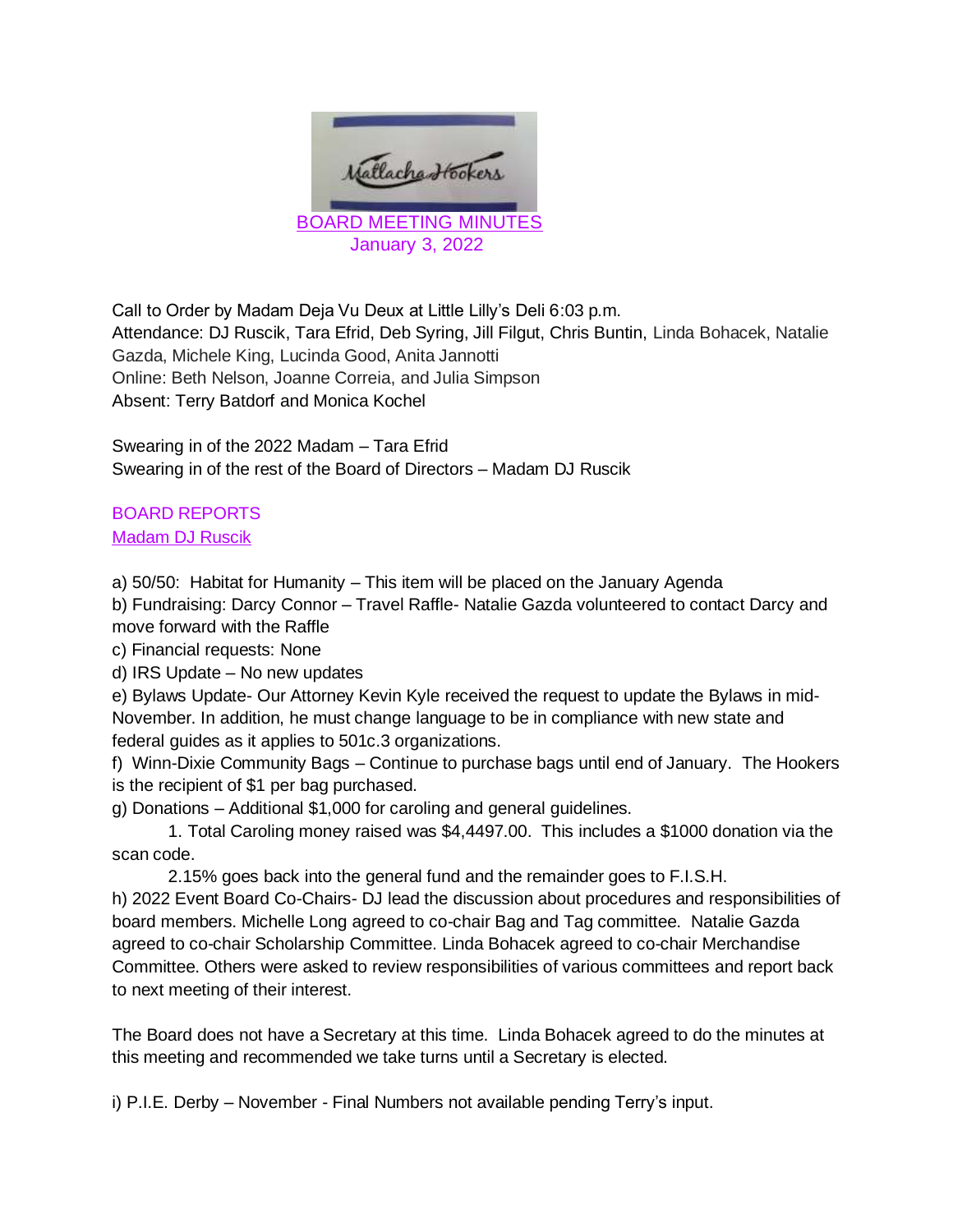### Vice Madam, Julia Simpson

a) Membership report:

103 members to date. Those who purchased name tags in December will receive them at the next meeting in January. Membership packets are being updated with new brochures and calling cards

- b) Matlacha Hooker business awareness campaign Calling cards are being designed for members to pass out to businesses they frequent to hopefully increase the awareness of how we are out in the community supporting businesses.
- c) New member mixer date changed to January  $21<sup>st</sup>$  details to follow.
- d) Goldies meat raffle and 50/50 will be this Sunday, 12:30 pm. Anita Jannotti and Lucinda Good volunteered to assist Natalie Gazda. Super Bowl Sunday will be a Seafood Raffle.

### Secretary, Linda Bohacek temporary

- a) Review and approval of board minutes
	- 1. **Motion**, by Jill Filgut, to approve December Board meeting minutes. Approved
- b) Online Votes

1. **Motion**, by Joanne Correia to approve the December General Meeting minutes. Approved

 c) Read Mail – Linda Bohacek picked up mail from Monica as she could not make meeting and Linda will bring mail to general membership meeting.

d) Hooker Heralds-issue date and submission deadline for next 3 issues  $-6<sup>th</sup>$ , 18<sup>th</sup>, and 28th

### Treasurer, Deb Syring

- a) Review and approval of financial reports
	- 1. **Motion**, by Tara Efrid, to approve the November financials. Approved

### Chaplain, Anita Jannotti

- a) Chaplain report -no report
- b) Outreach report no report

### *At this time Tara, Terry (absent), Beth, Jill and Chris are excused from the remainder of this meeting with our most sincere gratitude for their service during their tenure. Thank you!*

### 2022 Board of Directors – DJ

a) Responsibilities of the 2022 Board of Directors – Update Procedures (2012)- Madam DJ lead the discussion so that new directors could ask questions and get clarification.